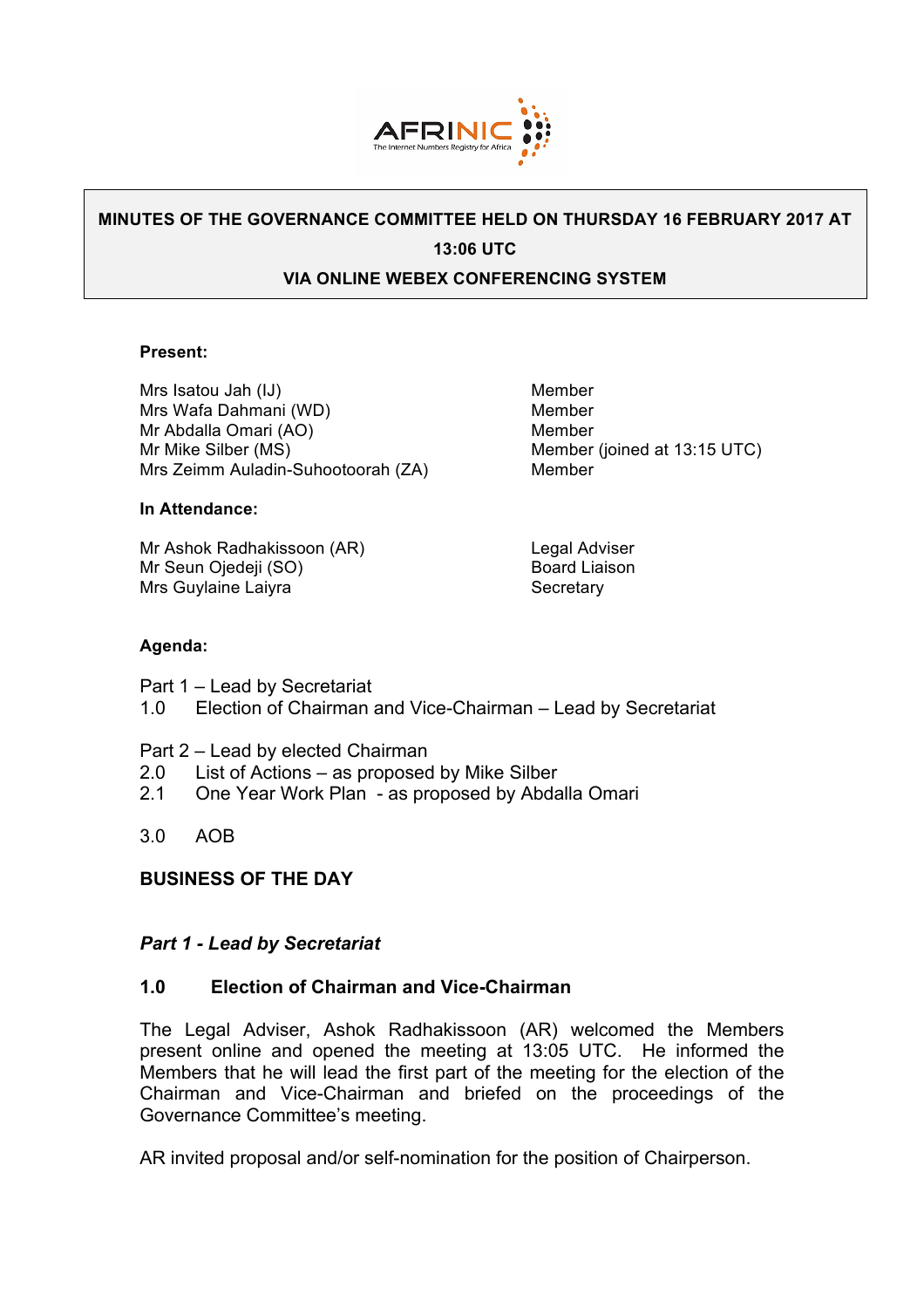Wafa Dahmani (WD) proposed herself as Chairperson, supported by Abdalla Omari (AO) and Isatou Jah (IJ).

There was no objection for WD to be the Chairperson.

The Members agreed for Wafa Dahmani to be appointed as the Chairperson of the Governance Committee for a period of one year as at 16 February 2017.

AR invited proposal for the position of Vice-Chairperson. Mike Silber (MS) and Abdalla Omari (AO) proposed to stand as Vice Chair. MS withdrawn his candidacy since AO has volunteered as Vice-Chair.

There was no objection for AO to be the Vice-Chairperson.

The Members agreed for Abdalla Omari to be appointed as the Chairperson of the Governance Committee for a period of one year as at 16 February 2017.

AR handed over the meeting to the Chair, WD, at 13:29 UTC.

# *Part 2 - Lead by the elected Chairperson*

# **2.0 List of Actions - as proposed by Mike Silber**

MS briefed that the CEO suggested that the GC look at the Bylaws of AFRINIC and MS was of the view that it is an important item to discuss.

AR added that he has worked with the Bylaws for almost 10 years and he has seen the Bylaws being changed regularly because of remarks or the advices from the community from the Board itself. As a new organization, it is good to adapt the Bylaws to changing situations. AR was of the view that to look at the Bylaws is a priority and agreed with MS to having flag this item out and should be the job of the GC at the first place. He recalled the GC that at the last SGMM in Mauritius, there were many changes to the Bylaws that were passed, and the GC is the place to work on the changes, reflect and discuss on the changes, and tender advices to the Board.

MS clarified that the GC are an advisory committee and will not make changes.

ZA queried on the number of changes that were made in the past years.

AR explained that the Bylaws was first made in 2006 and there were no changes until 2013 in Djibouti. Then in Mauritius last year, there were few changes in 2016. And there still seem to be echoes from the community to look into other changes as well. The GC is the proper forum to look at it and tender advices if need be.

WD invited comments on how we are to proceed with these Bylaws changes, whether through the GC or a call within the community.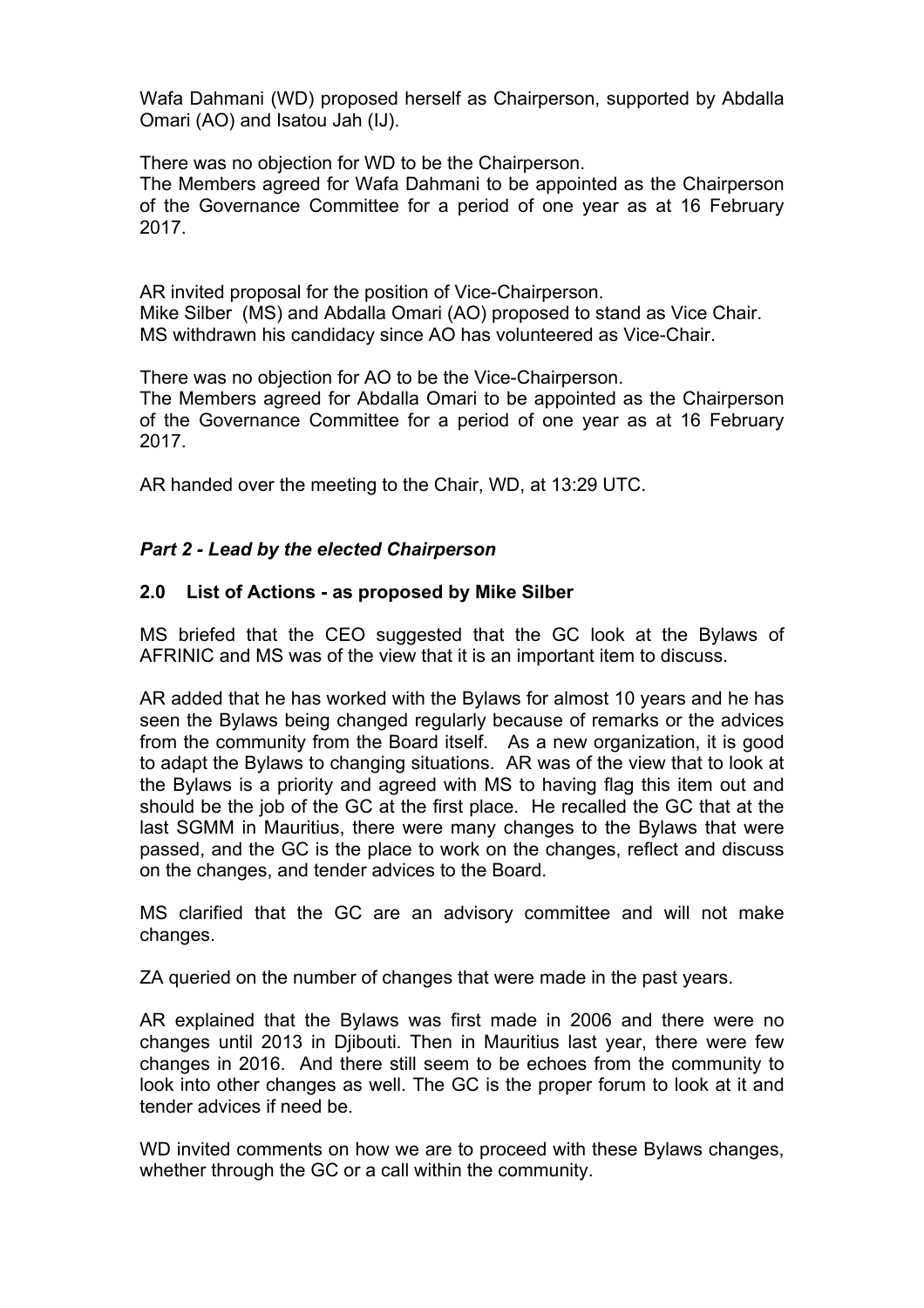ZA said that the GC need guidances in order to look into the Bylaws, may be a survey to the community to gather feedback on what are the changes that they want the GC to consider. IJ supported ZA. IJ also proposed to review the discussions made on the Bylaws to understand the complaints made on the Bylaws.

MS summarized that there are two processes that should be considered by the GC:

1 : First step is to do a Bylaws Review and have a report, then the GC goes to the community with specific questions and items that want to address with the community

2. Second issue is the GC to go to the community and inform that we are reviewing Bylaws, what else the community wants the GC to do. We can put those issues on our workplan and look if it is within our scope to consider.

AO agreed to MS. He proposed that the GC Members could give two weeks to put their suggestions on the Bylaws and the Secretary to merge the ideas Then the GC can come up with an agreement for the Bylaws to comment.

AR proposed that for ease of reference, the GC could get a copy of the 2006 Bylaws, 2013 Bylaws and the 2016 proposals which were made in Mauritius from the Secretariat. The GC can go through the documentations and to figure out what kind of changes were addressed, to understand what are the changes that were brought up and why they were done. The GC will be in a better position know what changes to go on.

WD added that the GC needs a table including what are the changes that were brought in 2013 and 2016. AR and the Secretariat to work together to draft the table and submit the documents.

AR reminded that the GC could meet only 4 times a year as per the Terms of Reference, that is every 3 months. It was proposed that in one month time, a meeting could be fixed, in the meantime the Secretariat can prepare the documents and made a summary of the changes that were made in 2013 and the proposals made in 2016.

WD said that the Secretariat to prepare and circulate the documents, the GC to meet in April 2017 to discuss and then to make a call to the community.

AO approved the timeline as proposed by the Legal Adviser, to have documents in 1-2 weeks, then we reviewed and work by emails, a meeting in April 2017 and can move till the AIS17.

**Action Item GC201702-01:** The Secretariat to circulate the 2006 Bylaws, the 2013 Bylaws and the proposals for Bylaws Changes made in 2016. The Legal Adviser to compute a table summarizing all the changes. Documents to be circulated within 2 weeks from the date of present meeting.